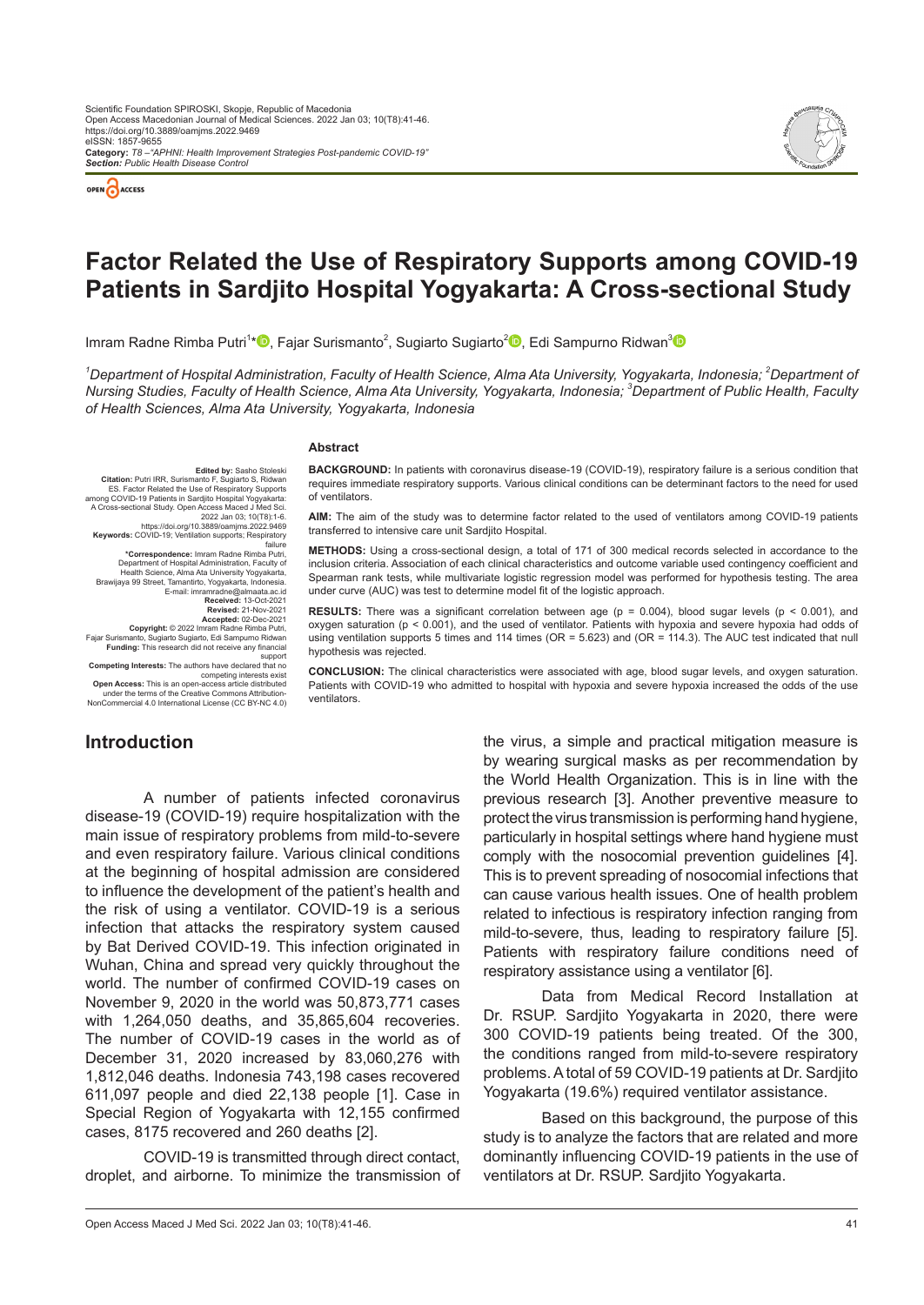## **Methods**

The type of research is quantitative with a descriptive correlational research design and a crosssectional method. The research was carried out on July 15, 2021–July 25, 2021 at the Medical Record Installation Dr. Sardjito Yogyakarta starting from data collection, data processing, advisory consultation, and thesis preparation. This study took secondary data from COVID-19 patients in 2020 as many as 171 patient medical records according to the inclusion and exclusion criteria. The number of samples was calculated based on the Slovin formula [5]. The study was carried out after obtaining approval from the Alma Ata University campus and passing the ethical feasibility test from the Ethics Commission of Alma Ata University Yogyakarta with the number: KE/AA/VI/10527/EC/2021 on June 23, 2021, ethically appropriate from the Ethics Commission of Gajah Mada University Yogyakarta number: KE/FK/0832/EC/2021 and a research permit from RSUP Dr. Sardjito Yogyakarta number: LB.02.01/ XI.2.2/29402/2001 on July 15, 2021.

## **Results**

Based on Table 1, characteristics of respondents and use of ventilators in COVID-19 patients at RSUP Dr. Sardjito Yogyakarta can be explained from the Table 1, it can be seen that the majority of respondents have male sex as many as 107 people (62.6%), women 64 people (37.4%), using ventilators 38 men (22.2%) and women 15 people (8.8%). The dominating age is 20–60 years as many as 104 people (60.8%), using a ventilator in the 20–60 year age range as many as 27 people (15.8%), not using as many as 77 people (45%). Body mass index at admission (BMI), the majority were at BMI 18.5–24.9 (normal) as many as 94 people (55%), using ventilators at normal BMI as many as 30 people (17.5%), not using 64 people (37.4%). At BMI >27 (obese), 51 people (29.85%) used a ventilator as many as 17 people (9.9%) and 34 people did not use a ventilator (19.9%). Blood pressure at admission was optimal (<120/80 MmHg) as many as 68 people (39.8%), using a ventilator at optimal blood pressure of 20 people (11.7%), not using 48 people (28.1%). Blood sugar levels at admission were at most 60–145 mg/dL (normal) as many as 99 people (57.9%), using ventilators at normal blood sugar levels 20 people (11.7%), not using 79 people (46.2%). The majority of SpO2 values were 95% (normal) as many as 101 people (59.1%), using a ventilator at normal SpO2 as many as 12 people (7%), not using 89 people (52%). The interesting thing here is that 12 patients (7%), with normal SpO2 95% at admission, experienced respiratory failure and required ventilator assistance.

**Table1: The characteristics of respondents and use of ventilators in COVID-19 patients at Dr. RSUP. Sardjito Yogyakarta (n = 171)**

| Variables                   | Not using a ventilator |                | Using a ventilator |                |
|-----------------------------|------------------------|----------------|--------------------|----------------|
|                             | N                      | $\frac{0}{0}$  | n                  | $\%$           |
| Gender                      |                        |                |                    |                |
| Man                         | 69                     | 40.4           | 38                 | 22.2           |
| Woman                       | 49                     | 28.7           | 15                 | 8.8            |
| Age group                   |                        |                |                    |                |
| 0-1 years old               | 0                      | 0              | 1                  | 0.6            |
| 2-10 years old              | 0                      | 0              | 0                  | 0              |
| 11-19 years old             | 10                     | 5.8            | 0                  | $\Omega$       |
| 20-60 years old             | 77                     | 45             | 27                 | 15.8           |
| Age>60 years                | 31                     | 18.1           | 25                 | 14.6           |
| Body mass index (BMI)       |                        |                |                    |                |
| $<$ 18.5 kg/m <sup>2</sup>  | 5                      | 2.9            | $\overline{c}$     | 1.2            |
| 18.5-24.9 kg/m <sup>2</sup> | 64                     | 37.4           | 30                 | 17.5           |
| 25-27 kg/m <sup>2</sup>     | 15                     | 8.8            | 4                  | 2.3            |
| $>27$ kg/m <sup>2</sup>     | 34                     | 19.9           | 17                 | 9.9            |
| Blood pressure              |                        |                |                    |                |
| <120/80 MmHg                | 48                     | 28.1           | 20                 | 11.7           |
| <130/<85 MmHg               | 25                     | 14.6           | 12                 | $\overline{7}$ |
| 130-139/85-89 MmHg          | 19                     | 11.1           | $\overline{7}$     | 4.1            |
| 140-159/90-99 MmHg          | 17                     | 9.9            | 9                  | 5.3            |
| 160-179/100-109             | 5                      | 2.9            | $\overline{2}$     | 1.2            |
| MmHg                        |                        |                |                    |                |
| ≥180/≥110 MmHg              | 4                      | 2.3            | 3                  | 1.8            |
| Blood sugar levels          |                        |                |                    |                |
| Low                         | 1                      | 0.6            | 0                  | 0              |
| Normal                      | 79                     | 46.2           | 20                 | 11.7           |
| <b>High Normal</b>          | 20                     | 11.7           | 12                 | $\overline{7}$ |
| High                        | 12                     | $\overline{7}$ | 15                 | 8.8            |
| Very High                   | 6                      | 3.5            | 6                  | 3.5            |
| SpO2(%)                     |                        |                |                    |                |
| 95                          | 89                     | 52             | 12                 | $\overline{7}$ |
| $85 - 94$                   | 28                     | 16.4           | 21                 | 12.3           |
| $67 - 85$                   | 1                      | 0.6            | 17                 | 9.9            |
| 66                          | 0                      | 0              | 3                  | 1.8            |

Test of contingency coefficient used to analyze data on nominal and ordinal scale variables, namely, gender and ventilator use. Test Spearman rank used to test data on ordinal scale variables, namely, age, BMI, blood pressure, blood sugar levels, and SpO2 when admitted to COVID-19 patients using a ventilator. The interpretation of the correlation test results is based on the p-value, the strength of the correlation, and the direction of the correlation. The value of the parameter p, if p < 0.05, there is a significant correlation between the two variables tested or Ho is rejected, if p > 0.05, there is no significant correlation between the two variables tested or Ho is accepted. The value of the relationship level is seen in the value of Rho (*r*) (Table 2).

| Coefficient Interval/Rho/r | Relationship Level |
|----------------------------|--------------------|
| $0.00 - 0.199$             | Very low           |
| $0.20 - 0.399$             | Low                |
| $0.40 - 0.599$             | Currently          |
| $0.60 - 0.799$             | Strong             |
| $0.80 - 1.00$              | Verv strong        |

Based on Table2, it can be explained, the direction of the correlation is positive (+), meaning that the greater the value of one variable, the greater the value of the other variable. While the direction of the negative correlation (-) means, the opposite direction is getting bigger.

Based on bivariate analysis Table 3, it can be explained on the gender variable with the use of a ventilator at Dr. Sardjito Yogyakarta obtained p = 0.098 (p > 0.05). In the age variable with the use of a ventilator at Dr. Sardjito Yogyakarta obtained p = 0.004 (p < 0.05). On the variable BMI with the use of a ventilator at Dr. RSUP. Sardjito Yogyakarta obtained  $p = 0.967$  ( $p > 0.05$ ). On the blood pressure variable with the use of a ventilator at Dr. Sardjito Yogyakarta obtained  $p = 0.647$  ( $p > 0.05$ ).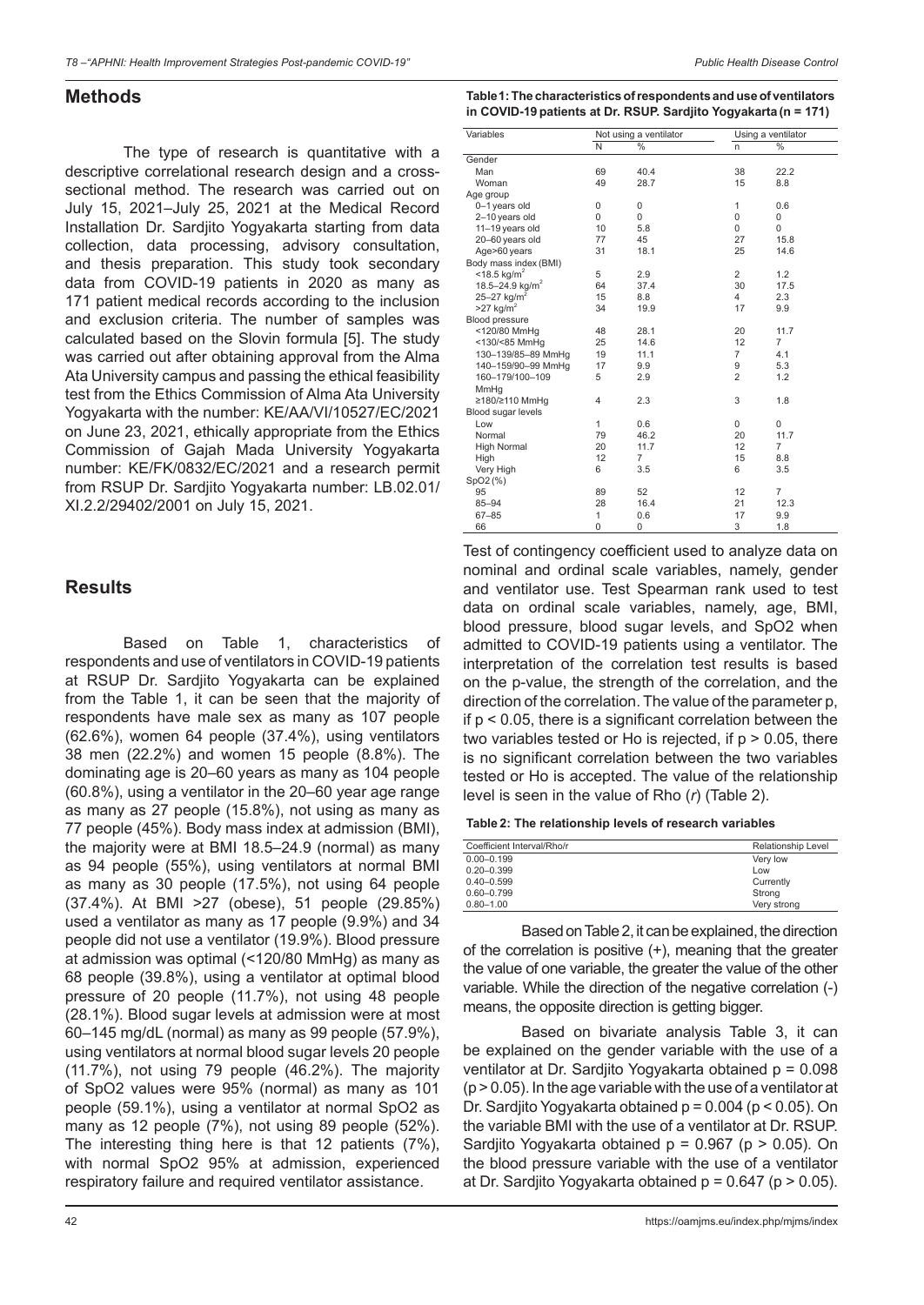In the variable blood sugar levels at admission with the use of a ventilator at Dr. RSUP. Sardjito Yogyakarta, the results were  $p \le 0.001$  ( $p < 0.05$ ). On the SpO2 variable at admission with the use of a ventilator at Dr. Sardjito Yogyakarta obtained the results of  $p \le 0.001$  ( $p \le 0.05$ ).

| Table 3: Affecting COVID-19 patients with the use of ventilators |  |
|------------------------------------------------------------------|--|
| at Dr. RSUP. Sardjito Yogyakarta (n=171)                         |  |

| Variables   | Not using a<br>Category<br>ventilator |              |                | Using a<br>ventilator |                | r-value | p-value |
|-------------|---------------------------------------|--------------|----------------|-----------------------|----------------|---------|---------|
|             |                                       | n            | $\frac{0}{6}$  | n.                    | $\frac{0}{0}$  |         |         |
| Gender      | Man                                   | 69           | 40.4           | 38                    | 22.2           | 0.125   | 0.098   |
|             | Woman                                 | 49           | 28.7           | 15                    | 8.8            |         |         |
| Age         | 0-1 years old                         | 0            | $\Omega$       | 1                     | 0.6            | 0.222   | 0.004   |
|             | 2-10 years old                        | 0            | $\Omega$       | $\Omega$              | 0              |         |         |
|             | 11-19 years old                       | 10           | 5.8            | $\Omega$              | 0              |         |         |
|             | 20-60 years old                       | 77           | 45             | 27                    | 15.8           |         |         |
|             | Age>60 years                          | 31           | 18.1           | 25                    | 14.6           |         |         |
| Body mass   | < 18.5                                | 5            | 2.9            | $\overline{2}$        | 1.2            | 0.003   | 0.967   |
| index (BMI) | $18.5 - 24.9$                         | 64           | 37.4           | 30                    | 17.5           |         |         |
|             | $25 - 27$                             | 15           | 8.8            | 4                     | 2.3            |         |         |
|             | >27                                   | 34           | 19.9           | 17                    | 9.9            |         |         |
| Blood       | <120/80 MmHg                          | 48           | 28.1           | 20                    | 11.7           | 0.035   | 0.647   |
| Pressure    | <130/ < 85                            | 25           | 14.6           | 12                    | $\overline{7}$ |         |         |
|             | MmHg                                  |              |                |                       |                |         |         |
|             | 130-139/85-89                         | 19           | 11.1           | $\overline{7}$        | 4.1            |         |         |
|             | MmHg                                  |              |                |                       |                |         |         |
|             | 140-159/90-99                         | 17           | 9.9            | 9                     | 5.3            |         |         |
|             | MmHg                                  |              |                |                       |                |         |         |
|             | 160-179/100-                          | 5            | 2.9            | $\overline{2}$        | 1.2            |         |         |
|             | 109 MmHg                              |              |                |                       |                |         |         |
|             | ≥180/≥110                             | 4            | 2.3            | 3                     | 1.8            |         |         |
|             | MmHg                                  |              |                |                       |                |         |         |
| Blood sugar | <59 mg/dL                             | $\mathbf{1}$ | 0.6            | 0                     | 0              | 0.300   | < 0.001 |
| level       | 60-145 mg/dL                          | 79           | 46.2           | 20                    | 11.7           |         |         |
|             | 146-199 mg/dL                         | 20           | 11.7           | 12                    | $\overline{7}$ |         |         |
|             | 200-299 mg/dL                         | 12           | $\overline{7}$ | 15                    | 8.8            |         |         |
|             | 300 mg/dL                             | 6            | 3.5            | 6                     | 3.5            |         |         |
| SpO2(%)     | 95                                    | 89           | 52             | 12                    | 7              | 0.561   | < 0.001 |
|             | $85 - 94$                             | 28           | 16.4           | 21                    | 12.3           |         |         |
|             | $67 - 85$                             | 1            | 0.6            | 17                    | 9.9            |         |         |
|             | 66                                    | $\mathbf 0$  | 0              | 3                     | 1.8            |         |         |

Based on Table4, it can be explained, the OR SpO2 value at admission to COVID-19 patients 85–94% (Hypoxia) compared to SpO2 at admission to COVID-19 patients 95% (Normal healthy) was 5.623 (2.389–13.236). The OR SpO2 at admission to COVID-19patients 67–85% (severe hypoxia) compared to SpO2 at admission to COVID-19 patients 95% (normally healthy) was 114.3 (13.66–956.52). The next step is to look at the area under curve (AUC) SpO2 value when admitted to COVID-19 patients using a ventilator at Dr. RSUP. Sardjito Yogyakarta.

**Table 4: The OR SpO2 on admission to COVID-19 patients**

| Variables | Coefficient | SE    | Wald   | df | D       | <b>OR</b> |       | 95% CI |  |
|-----------|-------------|-------|--------|----|---------|-----------|-------|--------|--|
|           |             |       |        |    |         |           | Min   | Max    |  |
| SpO2(%)   |             |       |        |    |         |           |       |        |  |
| $85 - 94$ | 1727        | 0.437 | 15.634 |    | < 0.001 | 5.623     | 2.389 | 13.236 |  |
| $67 - 85$ | 4.739       | 1.084 | 19 115 |    | < 0.001 | 114.3     | 13.66 | 956.52 |  |

Based on Table 5, it can be explained, the AUC value is 14.9% (95% CI: 8.2–21.6%). The AUC value is very weak (AUC <60%).

#### **Table 5: The areas under the curve (AUC)**

| Area  |     | 95% CI      |             |
|-------|-----|-------------|-------------|
|       |     | Lower limit | Upper limit |
| 0.149 | noc | <b>082</b>  | 216         |

## **Discussion**

The characteristics of respondents and use of ventilators in COVID-19 patients at Dr. RSUP. Sardjito

Open Access Maced J Med Sci. 2022 Jan 03; 10(T8):41-46. 43

Yogyakarta from Table 1, it can be seen that the higher COVID-19 infection rate in men is possible because men generally have higher activities outside the home than women, where men work and are associated with active smokers. In active smokers, there is an increase in the expression of the ACE2 receptor, which is the receptor for SARS-COV2 that causes COVID-19 [4]. COVID-19 infection and its higher severity in men than women are also influenced by the hormone testosterone. The hormone testosterone plays a role in predisposing to serious respiratory and systemic disorders in infected patients [6], [7]. This research related to Satria *et al*. in 2020 at Bhakti Dharma Husada Hospital Surabaya in 358 patients infected with COVID-19, 66 patients (18%) died from COVID-19, 60.6% were male [8]. The cohort study conducted by Grasselli *et al*. 2020 on 3988 COVID-19 patients admitted to the intensive care unit (ICU) in Lombardy Italy, 3188 (79.9%) were men [9]. The age of 20–60 years is a productive age where they generally work. Work outside the home requires a person to interact more with other people who may be infected with COVID-19. Thus, those aged 20–60 years have a greater risk of contracting COVID-19 [10].

BMI at admission, the majority were at BMI 18.5–24.9 (normal) as many as 94 people (55%), using ventilators at normal BMI as many as 30 people (17.5%), not using 64 people (37.4%). At BMI >27 (obese), 51 people (29.85%) used a ventilator as many as 17 people (9.9%) and 34 people did not use a ventilator (19.9%). According to the study of Shekar *et al*., the severity of COVID-19 patients with obesity showed that obese individuals increased the likelihood of being admitted to the ICU by 74%. Patients with obesity also have a higher risk of using a ventilator intermittent mandatory ventilation (IMV) [11], [12]. The blood pressure of COVID-19 patients can be influenced by various clinical conditions. COVID-19 patients who were hospitalized at Dr. the majority of Sardjito had good clinical and hemodynamic conditions. Based on the theory, hypertension is a risk factor for worsening COVID-19 [4]. This study did not look at the comorbid patients, so it is not known whether the patient has comorbid hypertension.

Blood sugar levels at admission were at most 60–145 mg/dL (normal) as many as 57.9%, using ventilators at normal blood sugar levels 11.7%, not using 46.2%. In theory, it is said that diabetes mellitus is a risk factor for infection and comorbidities that can exacerbate COVID-19 infection [3].

COVID-19 patients can experience pulmonary function failure due to excessive cytokine storm causing severe lung inflammation. Pulmonary inflammation caused by an excessive increase in cytokines causes the lungs to secrete excessive mucus in the lungs which causes collapse of the alveoli [4]. The interesting thing here is that 12 patients (7%), with normal SpO2 95% at admission, experienced respiratory failure and required ventilator assistance. Based on the theory, COVID-19 patients can experience a sudden worsening of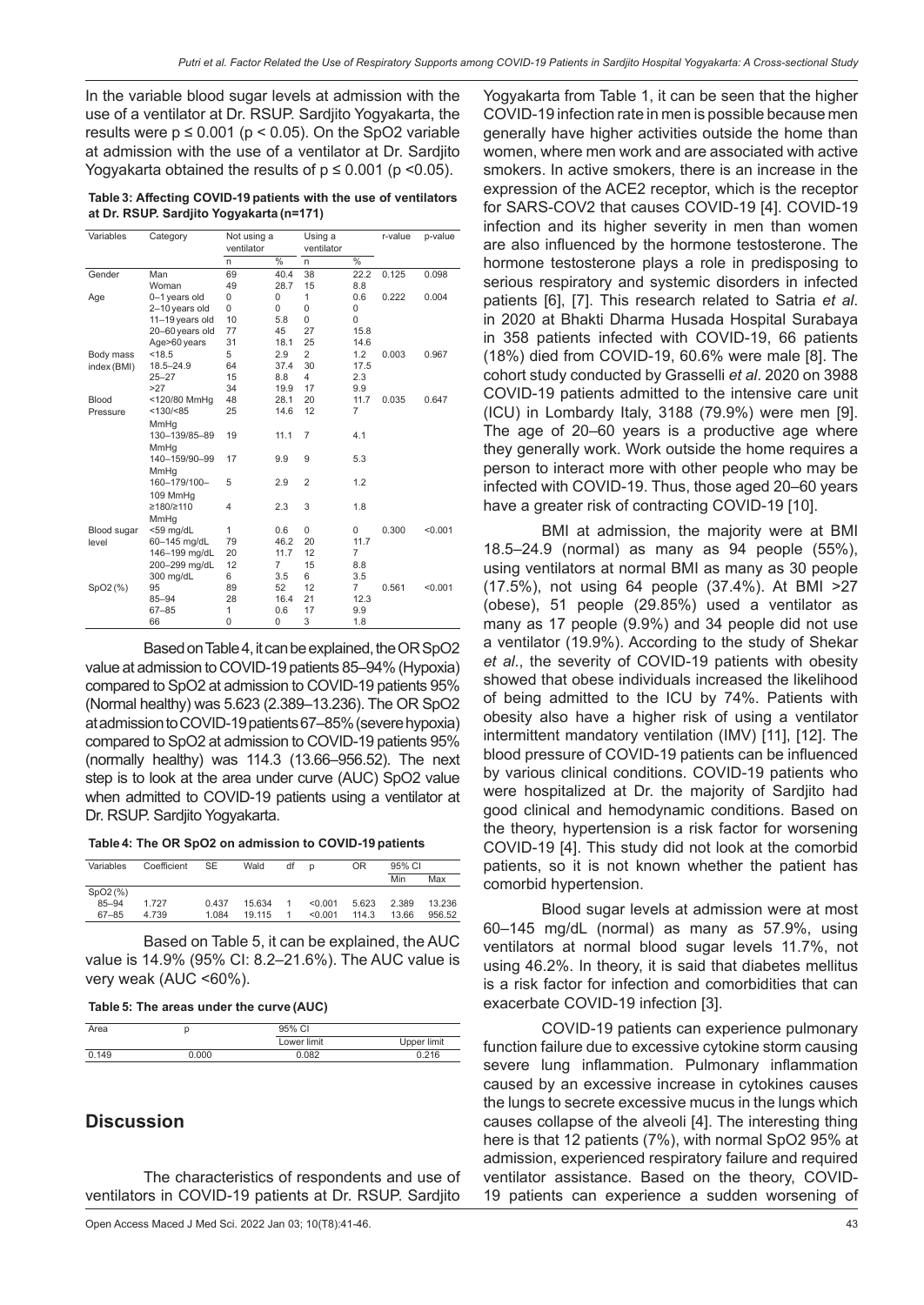the condition without warning or what is called silent hypoxemia or there is also what is called happy hypoxia [13].

The bivariate analysis of factors affecting COVID-19 patients with the use of ventilators at Dr. RSUP. Sardjito Yogyakarta from Table 3, it can be explained that there is no statistical relationship between gender and the use of ventilators at Dr. Sardjito Yogyakarta. Based on the correlation coefficient value between sex and the use of ventilators indicates that there is a very weak relationship between sex and the use of ventilators at Dr. RSUP. Sardjito Yogyakarta. The worsening of COVID-19 patients can be influenced by various factors. COVID-19 patients who immediately receive appropriate medical attention can be minimized from falling into respiratory failure conditions and requiring ventilator assistance. The prone position can increase oxygen saturation and prevent the patient from developing hypoxia [14],[15].

In the age variable with the use of a ventilator, which means that there is a statistically significant relationship between age and ventilator use at Dr. Sardjito Yogyakarta. Based on correlation coefficient between age and the use of ventilators at Dr. RSUP. Sardjito Yogyakarta indicates that there is a weak relationship between age and ventilator use at Dr. Sardjito Yogyakarta. Productive age is an age that statistically has a greater risk of contracting COVID-19 so that it has a greater risk of worsening conditions [10].

On the variable BMI with the use of a ventilator at Dr. RSUP. Sardjito Yogyakarta which means that there is no statistical relationship between BMI and the use of ventilators. Based on correlation coefficient value between BMI and the use of ventilators at Dr. RSUP. Sardjito Yogyakarta, this correlation coefficient indicates that there is a very weak relationship between BMI and the use of ventilators at Dr. RSUP. Sardjito Yogyakarta.

According to the research conducted by Simonnet et al., obesity (BMI >30) and severe obesity (BMI >35) were found in 47.6% and 28.2% of cases, respectively. Overall, 68.6% patients required IMV. The proportion of patients requiring IMV increased by BMI category and was greatest in patients with BMI >35 (85.7%) [11]. The investigators assumed that the different study sites had an effect on the outcome regarding patients' BMI. In general, ASIA postures have a normal BMI [14].

On the blood pressure variable with the use of a ventilator at Dr. Sardjito Yogyakarta that there is no statistical relationship between blood pressure and the use of ventilators. Based on the correlation coefficient value between blood pressure and the use of ventilators indicates that there is a very weak relationship between blood pressure and the use of ventilators in Dr. Sardjito Yogyakarta. In line with research conducted by Huang *et al*., patients with hypertension tend to have a more severe risk of worsening of COVID-19 and a higher risk

of ICU admission to ventilator use than patients who are not hypertensive [16].

In the variable blood sugar levels at admission with the use of a ventilator, the results show that there is a statistically significant relationship between blood sugar levels at admission and the use of ventilators at Dr. Sardjito Yogyakarta. Based on the correlation coefficient value between blood sugar levels at admission and the use of ventilators indicates that there is a weak relationship between blood sugar levels at admission and the use of ventilators at Dr. Sardjito Yogyakarta. Research by Huang *et al*. stated that plasma blood sugar levels are closely related to the severity of patients with COVID-19. Plasma blood sugar levels as a risk factor in COVID-19 patients are associated with comorbid diabetes mellitus [17]. In a study conducted by Grasselli *et al*., in 3988, COVID-19 patients admitted to the ICU in Lombardy, Italy, diabetes mellitus was a dangerous risk for COVID-19 patients [9].

On the SpO2 variable at admission with the use of a ventilator at Dr. Sardjito Yogyakarta which means that there is a statistically significant relationship between SpO2 at admission and the use of ventilators at Dr. Sardjito Yogyakarta. Based on the correlation coefficient value between SpO2 at admission and the use of a ventilator shows that there is a moderate relationship between SpO2 at admission and the use of ventilators at Dr. RSUP. Sardjito Yogyakarta. This is in line with the research of Pan *et al*., which stated that there was a significant relationship between SpO2 with worsening of COVID-19 patients and the risk of patient death [18].

Based on the results of multivariate analysis, it was found that the patient's age and SpO2 at admission were the dominant variables on the use of ventilators in COVID-19 patients at Dr. Sardjito Yogyakarta. The OR SpO2 value at admission to COVID-19 patients 85–94% (Hypoxia) compared to SpO2 at admission to COVID-19 patients 95% (Normal healthy) was 5.623 (2.389–13.236). This means that the odds of SpO2 respondents on admission to COVID19 patients are 85–94% (Hypoxia) for ventilator use that is 5.623 times the odds of SpO2 at admission to COVID-19 patients 95% (Normal healthy). The OR SpO2 at admission to COVID-19 patients 67–85% (severe hypoxia) compared to SpO2 at admission to COVID-19 patients 95% (normally healthy) was 114.3 (13.66–956.52). This means that the odds of SpO2 respondents on admission to COVID-19 patients 67–85% (severe hypoxia) for the use of ventilators are 114.3 times the odds of SpO2 on admission to COVID19 patients 95% (normally healthy) [19],[20]. Research by Xie et al., hypoxia is closely related to the risk of death of COVID-19 patients [21]. Research by Liang et al. concluded that dyspnea was a predictor of worsening of COVID-19 patients [22]. However, this study also had few limitations such as in collecting research data that there are some incomplete patient medical records, so they cannot be used as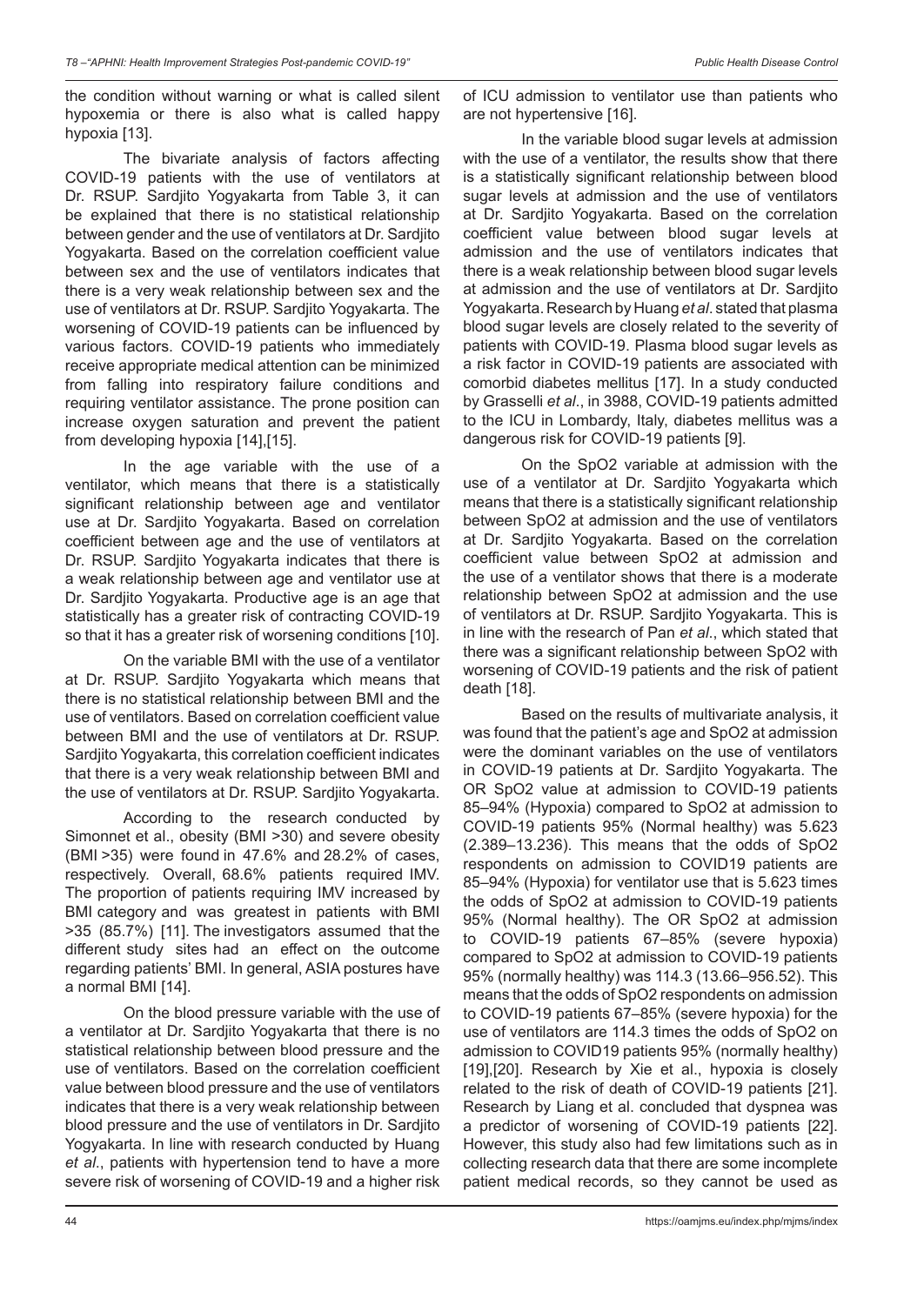research samples. Incomplete patient medical records according to the research inclusion criteria cannot be included in the study and replaced with other medical records.

## **Conclusion**

Based on research that has been carried out on COVID-19 patients at Dr. Sardjito Yogyakarta who was hospitalized in 2020 can be concluded: Male, age 20–60 years, BMI normal range (18.5–24.9%), optimal blood pressure range (<120/80 mm/Hg), blood sugar level normal range (60–145 mg/dl), and SpO2 in the normal healthy range (≥95%) are the variables that dominate the characteristics of COVID-19 patients with ventilator use. There is a statistically significant relationship between age, blood sugar levels, and SpO2 with the use of a ventilator. SpO2 on admission to COVID-19 patients is the dominant variable in the use of ventilators and is the most significant variable. From this research concluded that SpO2 of patients on admission is the most significant factor for ventilators usage in COVID-19 patients at Dr. Sardjito Hospital, Yogyakarta.

## **Acknowledgments**

The researcher would like to thank several parties who have supported the research starting from the preparation, implementation, and completion of the reports: Dr. RSUP. Sardjito Yogyakarta and Faculty of Health Sciences, Alma Ata University which has provided the opportunity for researchers to complete this research.

## **References**

- 1. Coronavirus Update (Live): 59,118,109 Cases and 1,395,930 Deaths from COVID-19 Virus Pandemic-worldometer. Available from: https://www.worldometers.info/coronavirus/? [Last accessed on 2020 Nov 23].
- Yogyakarta Responds to COVID-19. Available from: https:// www.corona.jogjaprov.go.id/data-statistik [Last accessed on 2020 Nov 23].
- 3. Astuti F. Nurse Support With Compliance Relationship of Mask Use in Pulmonary TB Patients at IRNA I Dahlia 3 RSUP Dr. Sardjito Yogyakarta Year 2017. Kasihan, Indonesia: Alma Ata University; 2017.
- 4. Aripianty N. Length of Work with Compliance Nurse Relations in Implementing Hand Hygiene Soup in Dahlia and Orchid Room at Panembahan Senopati Hospital Bantul. Kasihan, Indonesia:

Alma Ata University Yogyakarta; 2020.

- 5. Supardiyatun S. Nurses' Knowledge Level About Prevention of Nosocomial Infections with Compliance Nurses Perform Five Times of Handwashing in a Class III Treatment Room at Wates Hospital. Kasihan, Indonesia: Alma Ata University; 2017.
- 6. Indonesian Respirology, Vol. 40; 2020.<br>Available from: https://www.google.com/ from: https://www.google.com/ search?q=Respirology+Indonesia%2C+vol+40%2C [Last accessed on 2020 Nov 24].
- 7. Notoatmodjo S. Health Research Methodology. Jakarta: Rineka Cipta; 2018.
- 8. Papadopoulos V, Li L, Samplaski M. Why does COVID-19 kill more elderly men than women? Is there a role for testosterone? Andrology. 2021;9(1):65-72. https://doi.org/10.1111/andr.12868 PMid:32681716
- 9. Giagulli V, Guastamacchia E, Magrone T, Jirillo E, Lisco G, *et al*. Worse progression of COVID-19 in men: Is testosterone a key factor? Andrology. 2021;9(1):53-64. https://doi.org/10.1111/ andr.12836

PMid:32524732

- 10. Satria RM, Tutupoho DC. Analysis of risk factors for death with comorbid COVID-19. Nursing. 2020;4.1: 48-55.
- 11. Grasselli G, Greco M, Zanella A, Albano G, Antonelli M, Bellani G, *et al*. Risk factors associated with mortality among patients with COVID-19 in intensive care units in Lombardy, Italy. JAMA Intern Med. 2020;180(10):1345-55. https://doi. org/10.1001/jamainternmed.2020.3539 PMid:32667669
- 12. The Corona Virus has Claimed the most Victims of the Backbone of the Family. Available from: https://www.nasional. kontan.co.id/news/selama-dua-tahun-pandemi-virus-coronaalready-many-menelan-korban-usia-produktif [Last accessed on 2021 Aug 13].
- 13. Shekar M. Individuals with obesity and COVID-19: A global perspective on the epidemiology and biological relationships. Obes Rev. 2020;21(11):e13128. https://doi.org/10.1111/ obr.13128

PMid:32845580

- 14. Simonnet A, Chetboun M, Poissy J, Raverdy V, Noulette J, Duhamel A, *et al*. High prevalence of obesity in severe acute respiratory syndrome coronavirus-2 (SARS-CoV-2) requiring invasive mechanical ventilation. Obesity (Silver Spring). 2020;28(7):1195-9. https://doi.org/10.1002/oby.22831 PMid:32271993
- 15. Rahman A, Tabassum T, Araf Y, Al Nahid A, Ullah MA, Hosen MJ. Silent hypoxia in COVID-19: Pathomechanism and possible management strategy. Mol Biol Rep. 2021;48(4):3863-9. https:// doi.org/10.1007/s11033-021-06358-1 PMid:33891272
- 16. Dahlan. S. Statistics for Medicine and Health.  $6<sup>th</sup>$  ed. Jakarta: Salemba Medika; 2010.
- 17. Proning Position Can Increase Oxygen Saturation of COVID-19 Patients All. Available from: https://www.kompas.com/sains/ read/2021/07/05/170200323/position-proning-bisa-ingkatkansaturasi-oxygen-patient-COVID-19?page=all [Last accessed on 2021 Aug 13].
- 18. Huang S, Wang J, Liu F, Liu J, Cao G, Yang C, *et al*. COVID-19 patients with hypertension have more severe disease: A multicenter retrospective observational study. Hypertension Res. 2020;43(8):824-31.
- 19. Huang Y, Guo H, Zhou Y, Guo J, Wang T, Zhao X, *et al*. The associations between fasting plasma glucose levels and mortality of COVID-19 in patients without diabetes. Diabetes Res Clin Pract. 2020;169:108448. https://doi.org/10.1016/j. diabres.2020.108448

PMid:32946851